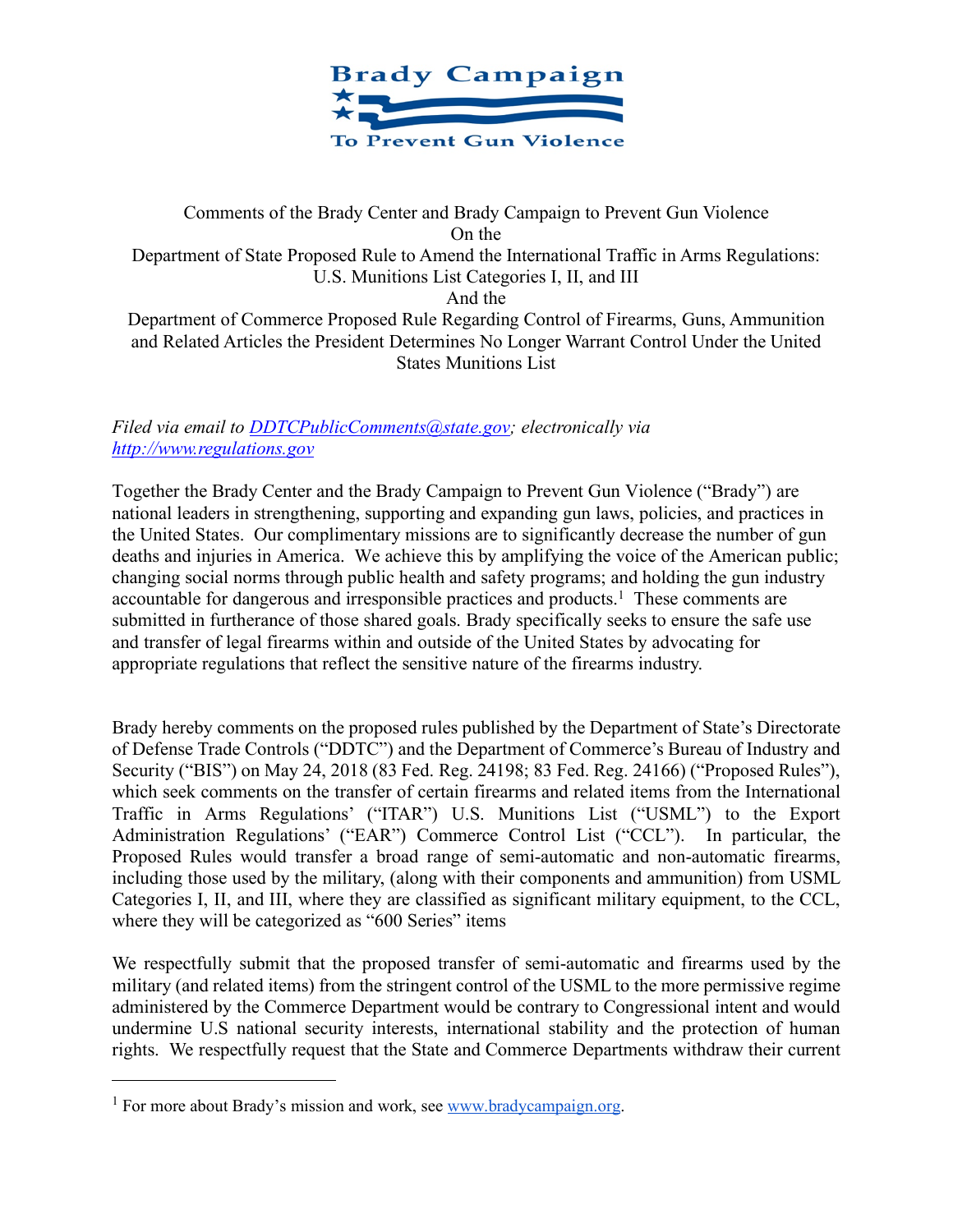proposed rules, and keep these dangerous weapons (and related items) subject to State Department jurisdiction on USML, consistent with well-settled and established practice.

Both the Proposed Rules indicate that the firearms at issue, which include armor-piercing sniper rifles used by the military, side arms used by the military, and semi-automatic rifles such as AR-15 and other military-style weapons, no longer warrant control under the ITAR because they are not "inherently military" or are widely available for commercial sale. The transfer of these items to Commerce Department jurisdiction is framed by DDTC and BIS as merely technical measures to reduce procedural burdens and compliance associated with exports of firearms. The reality, however, is that these rule changes would significantly weaken existing controls on the exports of military-style weapons, and would thereby increase the supply of such weapons to dangerous repressive regimes, rebel movements, criminals, and gun and drug traffickers. Many state and non-state groups in importing countries use semi-automatic weapons and sniper rifles in armed conflicts, drug trafficking and crime, and would be eager beneficiaries of the proposed rule changes. Further, if U.S. troops are called upon to intervene in certain conflicts, they may be exposed to significant danger from enemy combatants using military sniper rifles and semiautomatic weapons exported from the United States because of the weaker standards set forth in this rule change. Since Congress first imposed these regulations many years ago, the world has not suddenly become more safe, nor our military less at risk.

In granting statutory authority to regulate arms exports to the State Department in the Arms Export Control Act ("AECA"), Congress emphasized the importance of promoting regional stability and preventing armed conflict. In contrast, the delegation of export control authority to the Commerce Department in the Export Administration Act ("EAA") provides that the promotion of trade and other commercial interests are significant factors in agency decisions. Congress purposefully delegated the authority for licensing arms exports to the State Department, recognizing that the two agencies have very different mandates. In the State Department licensing process, international security and human rights are given more weight, while in the Commerce Department licensing process, commercial interests are given more weight. To transfer jurisdiction over these firearms, which have substantial military utility, from the State to the Commerce Department means that U.S. international security and human rights interests will not have the appropriate weight required before determining whether exports of firearms should be undertaken.

We also note that many of the firearms that are subject to the proposed rules are not widely available for commercial sale. As set forth in more detail below, a number of countries prohibit the commercial sale and civilian possession of semi-automatic weapons and military-style firearms, and therefore these weapons cannot be considered to be widely commercially available. Transferring semi-automatic firearms to the more permissive Commerce Department regime would result in less control over these items and a greater likelihood that they will end up in the hands of repressive regimes, terrorist organizations, criminal gangs, gun traffickers and other dangerous actors. Less stringent state gun laws in the United States already fuel a gun pipeline across the border into Mexico and other Central and Latin American countries, causing an increase in violent crime in those countries and subsequently higher numbers of displaced citizens of those countries fleeing across the border into the United States. The proposed transfer of the firearms in question to the less stringent regulation of items on the CCL would further exacerbate these existing problematic firearm and migration flow issues.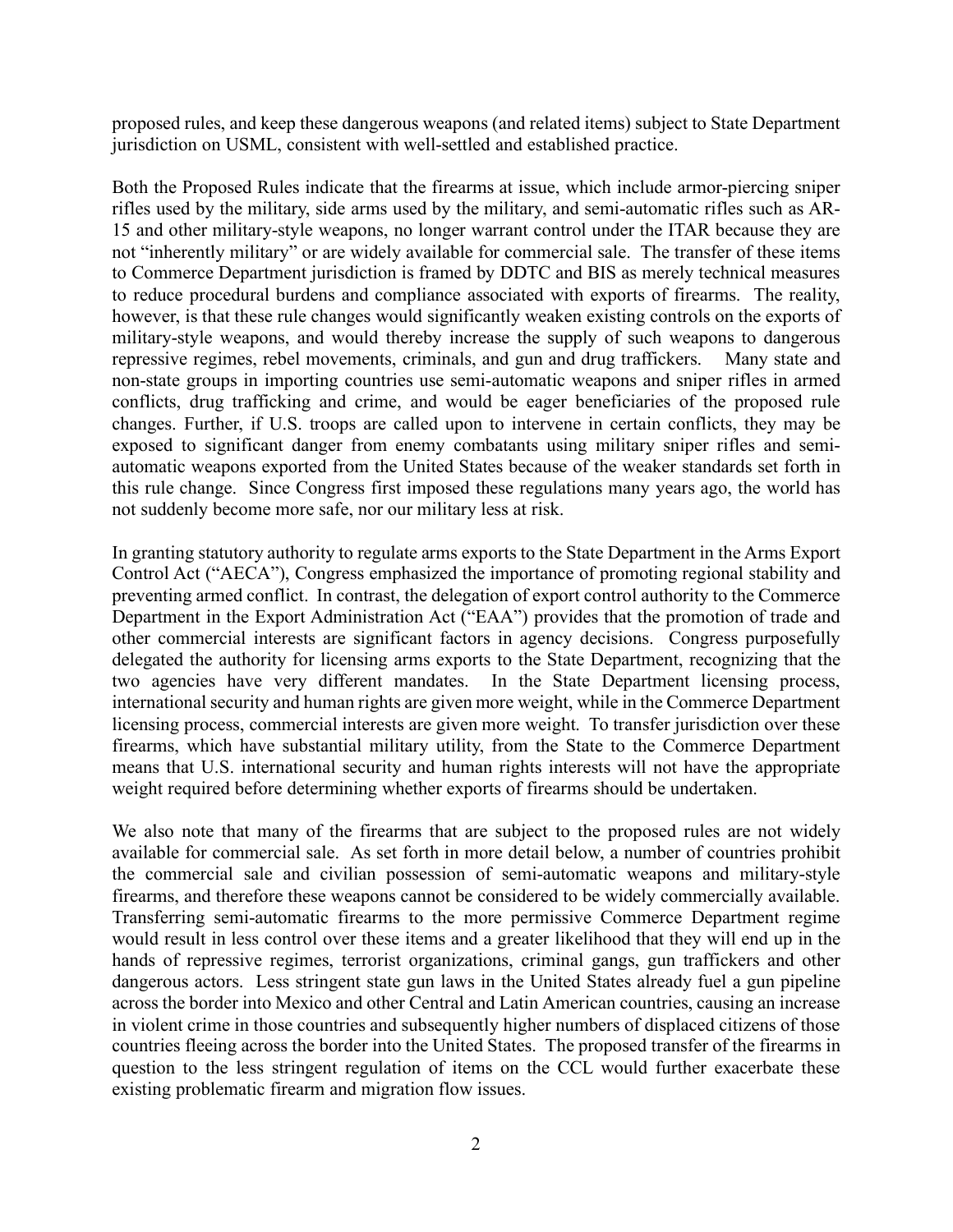We discuss below the various ways the current controls on exports of semi-automatic and militarystyle firearms would be weakened by the transfer of such items to the jurisdiction of the Commerce Department.

# **1. Types of Firearms that Would be Released from State Department Control**

The Proposed Rules would transfer a broad range of semi-automatic and non-automatic firearms, including firearms typically used by the military and military-style firearms, to Commerce Department jurisdiction. For example, below is a non-exhaustive list of the types of weapons that would be transferred:

| <b>Sniper Rifles Used by Armed Forces</b>                                                                                                      |                                                                                                                  |                                                                                                                                        |
|------------------------------------------------------------------------------------------------------------------------------------------------|------------------------------------------------------------------------------------------------------------------|----------------------------------------------------------------------------------------------------------------------------------------|
| M40A5 (used by US<br>$\bullet$<br>Marines)<br>M24 (used by US<br>Army)                                                                         | L115A3 (used by UK<br>$\bullet$<br>Armed Forces)<br>Barrett M82 (used by<br>multiple armies<br>including US)     | Knight's Armament<br>$\bullet$<br>M110 (used by US<br>Army)                                                                            |
| <b>Sidearms Used by Armed Forces</b>                                                                                                           |                                                                                                                  |                                                                                                                                        |
| Sig Sauer XM17 and<br>XM 18 pistols (used<br>by US Army)<br>Glock M007 (Glock<br>19M) pistol (used by<br><b>US Marines)</b>                    | Heckler & Koch Mk<br>23 pistol (used by US<br>Special Forces)                                                    | SIG Sauer Mk 25<br>(used by Navy Seals)                                                                                                |
| <b>Semi-automatic Assault Rifles</b>                                                                                                           |                                                                                                                  |                                                                                                                                        |
| Bushmaster XM15<br>(AR-type rifle)<br>Daniel Defense M4A1<br>rifles (AR-type rifle)<br><b>IWI TAVOR</b><br>Kalashnikov KR-9<br>(AK-type rifle) | Kel-Tec Sub-2000<br>Mossberg MMR<br>٠<br>Tactical rifles (AR-<br>type rifle)<br>POF USA P415 (AR-<br>type rifle) | SIG Sauer MCX rifles<br>SKS assault rifle<br>(predecessor to the<br>$AK-47$<br>Sturm, Ruger & Co.<br>AR-556 rifles (AR-<br>type rifle) |
| <b>Semiautomatic Assault Pistols</b>                                                                                                           |                                                                                                                  |                                                                                                                                        |
| <b>Bushmaster</b><br>SquareDrop pistol<br>CZ Scorpion pistol                                                                                   | <b>CORE Rifle Systems</b><br>$\bullet$<br>Core 14 Roscoe pistol<br>Daniel Defense<br>$\bullet$<br>MH18 pistol    | PAP M92 pistol                                                                                                                         |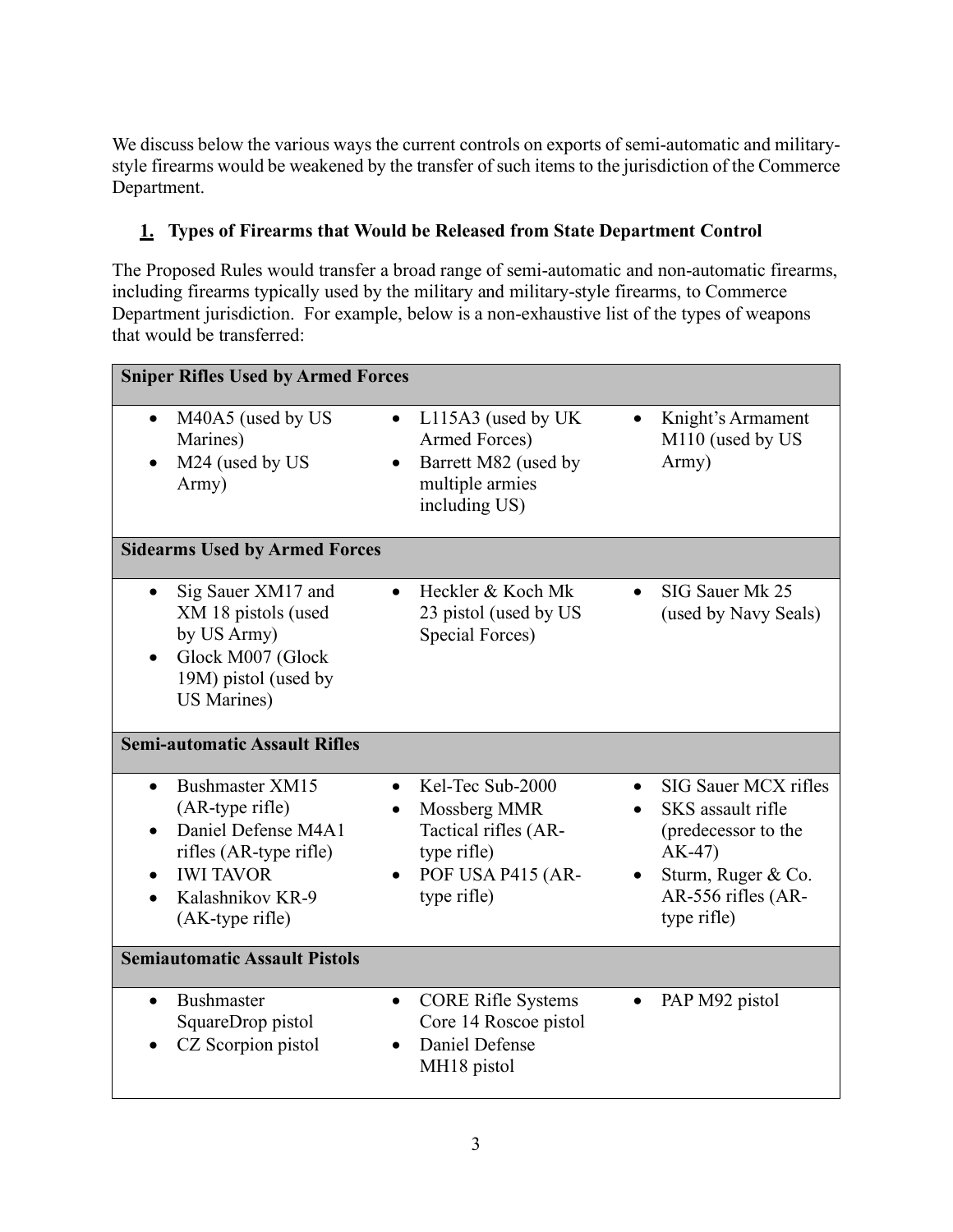The sniper rifles set forth above are some of the deadliest and most lethal firearms used on the battlefield when used by trained snipers. They can be used to target battlefield commanders, radio or heavy weapon operators, and other equipment, inflicting considerable damage to troop morale.<sup>2</sup>

A number of the semi-automatic rifles set forth above, including the Bushmaster XM15 and the Mossberg MMR Tactical Rifle, are AR-15 style rifles that were originally based on the M16 automatic rifle used by the U.S. military. Certain semi-automatic rifles, including the Kalashnikov KR-9 above, are based on the original design of the AK-47 automatic rifle used by many militaries and terrorist groups around the world.

# **2. The Firearms at Issue Would be Subject to a Less Stringent Licensing Policy and Review Process under the EAR**

The transfer of the firearms at issue, including those set forth above, to BIS jurisdiction would likely result in more permissive licensing of these firearms for export. Congress enacted the AECA, which provides the statutory authority for the ITAR, in order to "bring about arrangements for reducing the international trade in implements of war and to lessen the danger of outbreak of regional conflict and the burdens of armaments." AECA § 1. In contrast, the Export Administration Act ("EAA"), which provided the original statutory authority for the EAR, emphasizes in addition to national security concerns that "[i]t is the policy of the United States to minimize uncertainties in export control policy and to encourage trade with all countries with which the United States has diplomatic or trading relations, except those countries with which such trade has been determined by the President to be against the national interest." EAA § 3.

The purposeful delegation of authority by Congress in the AECA to regulate arms to the State Department, rather than the Commerce Department, reflects the reality that these two agencies have very different mandates governing their priorities and decision-making. The State Department's mission is to promote international security and human rights, while the Commerce Department is tasked with promoting and regulating trade and the interests of U.S. industry in addition to protecting national security. Specifically, in the DDTC review process for firearms, U.S. national security, U.S. foreign policy, and human rights considerations are important elements of the review. Under the BIS licensing process, commercial considerations would have a heighted significance, which would result in less stringent licensing decisions. The risk associated with transferring semi-automatic and military-style firearms from the State Department to the Commerce Department is that the latter will elevate commercial interests associated with increasing beneficial trade and assisting U.S. companies, while deemphasizing international security and human rights concerns.

<sup>&</sup>lt;sup>2</sup> Kyle Mizokami, "5 Sniper Rifles That Can Turn Any Solider into the Ultimate Weapon," National Interest (March 11, 2018), located at <http://nationalinterest.org/blog/the-buzz/5-sniper-rifles-can-turn-any-solider-the-ultimateweapon-24851>.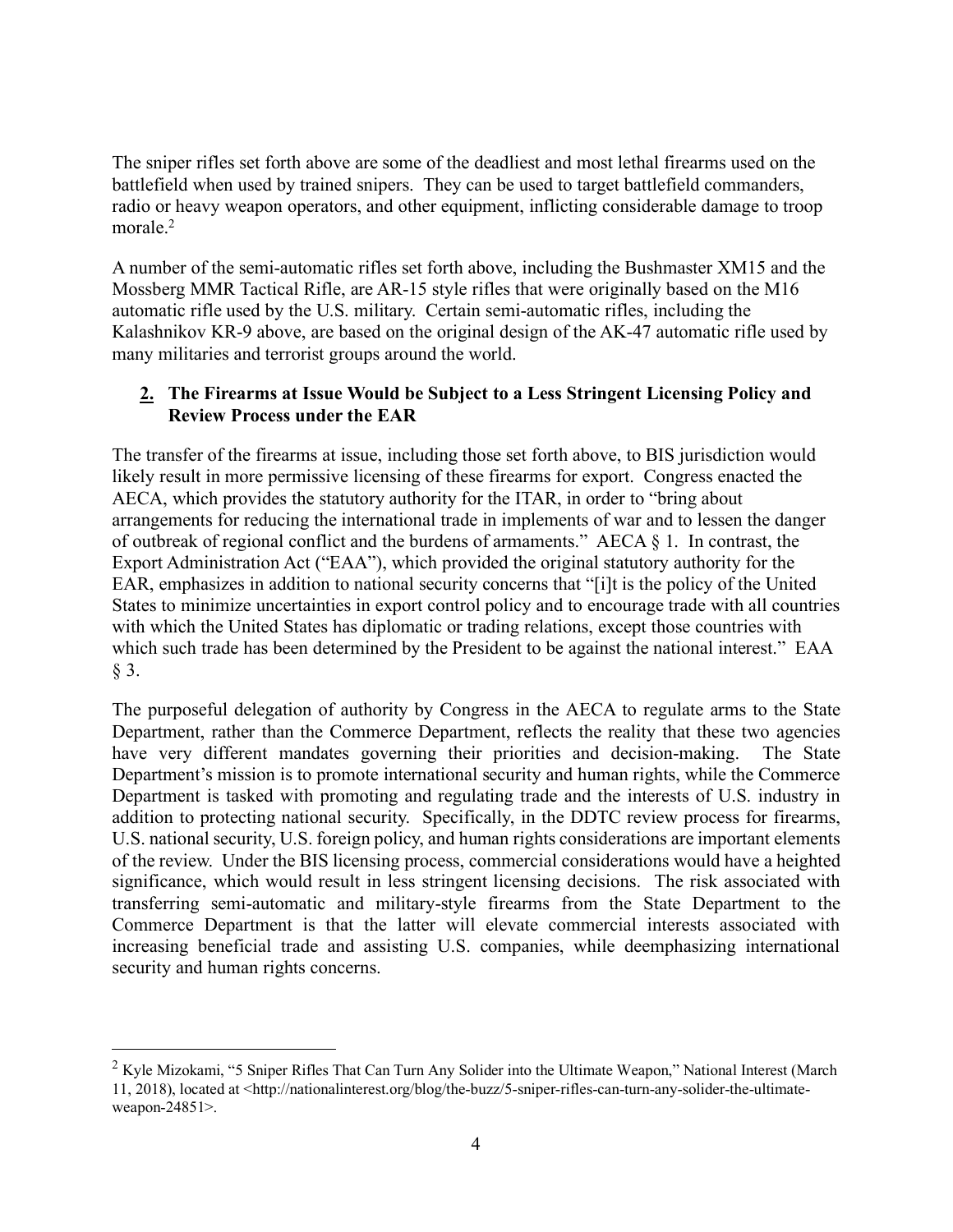In addition, the State Department, unlike the Commerce Department, keeps a database of human rights violators that it uses to conduct Leahy Law vetting of military and police assistance overseas, and many recipients of exported firearms are military and police actors. Under the ITAR, a license application involving firearms is reviewed against this database to prevent their use in human rights abuses. It is not clear that this practice would continue once the licensing jurisdiction moves to the Commerce Department.

# **3. The Firearms at Issue are not Widely Available for Commercial Sale**

The Commerce Department's proposed rule provides that the scope of the items that are to be moved from the USML to the CCL "is essentially commercial items widely available in retail outlets and less sensitive military items."3 The rule adds that: "There is a significant worldwide market for firearms in connection with civil and recreational activities such as hunting, marksmanship, competitive shooting, and other non-military activities."4

The proposed rule, however, cites to examples of firearms sales in the United States rather than providing examples of countries that import firearms from the United States:

"Because of the popularity of shooting sports in the United States, for example, many large chain retailers carry a wide inventory of the firearms described in the new ECCNs for sale to the general public. Firearms available through U.S. retail outlets include rim fire rifles, pistols, modern sporting rifles, shotguns, and large caliber bolt action rifles, as well as their 'parts,' 'components,' 'accessories' and 'attachments.'"<sup>5</sup>

The U.S. market should not be the basis for assessing the commercial availability of firearms, as this is not the market to which the proposed rule would be directed. Moreover, the U.S. retail firearms market is unique and cannot be used as a proxy for other markets, given that the United States, with less than 4.5% of the world's population, comprises more than 45% of the world's firearms in civilian possession.6

Furthermore, a number of importing countries outside the United States ban or otherwise substantially restrict the sale and transfer of firearms that are subject to the Proposed Rules, including semi-automatic and military-style weapons. By way of example, in Mexico, there is only one retail outlet in the entire country for the legal purchase of any kind of firearm;<sup>7</sup> China bans firearm purchases for most people, and private gun ownership is almost unheard of;<sup>8</sup> Germany bans semi-automatic weapons not intended for hunting or marksmanship, as well as

 <sup>3</sup> Department of Commerce, Control of Firearms, Guns, Ammunition and Related Articles the President Determines No Longer Warrant Control Under the United States Munitions List (USML), 83 Fed. Reg. 24,166 (proposed May 24, 2018).

 $4$  *Id.* 

<sup>5</sup> *Id.*

<sup>6</sup> Aaron Karp, Estimating Global Civilian-Held Firearms Numbers*,* Small Arms Survey (June 2018), located at <http://www.smallarmssurvey.org/fileadmin/docs/T-Briefing-Papers/SAS-BP-Civilian-Firearms-Numbers.pdf>.

<sup>&</sup>lt;sup>7</sup> Kate Linthicum, "There is only one gun store in all of Mexico. So why is gun violence soaring?" The Los Angeles Times (May 24, 2018), located at <https://www.latimes.com/world/la-fg-mexico-guns-20180524-story.html>.

<sup>8</sup> Ben Blanchard, "Difficult to buy a gun in China, but not explosives," Reuters (October 2, 2015), located at <https://www.reuters.com/article/uk-china-security-idUSKCN0RV5QV20151002>.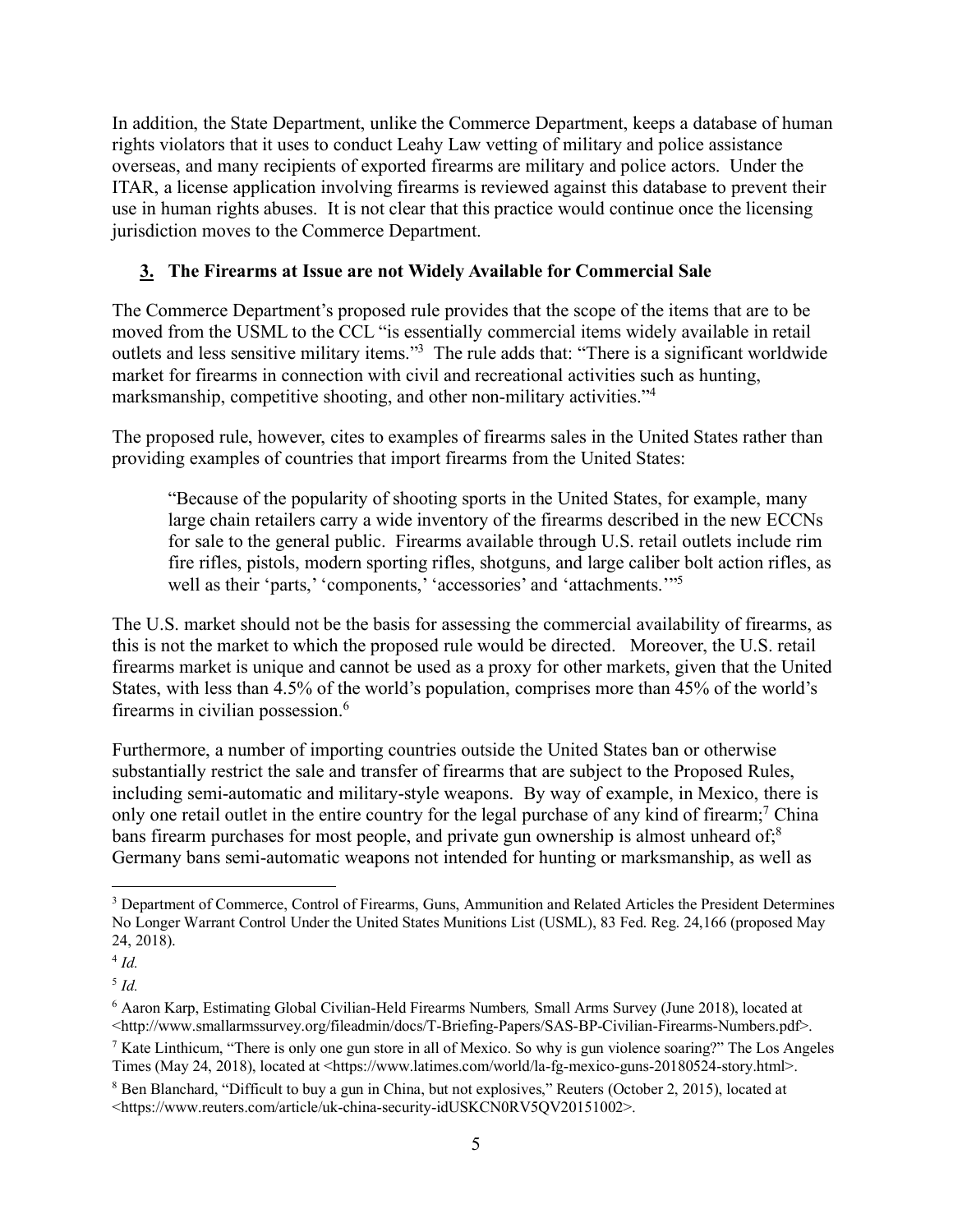some multiple-shot semi-automatic firearms; Norway bans certain semi-automatic weapons; Great Britain bans military-style weapons; Spain bans firearms "designed for war use"; and many other countries ban "military style" and other high capacity weapons.<sup>9</sup> In the vast majority of countries, according to one of the few studies of firearms regulations, "there is a presumption against civilians owning firearms unless certain conditions and requirements are met."10

Given the significant differences in the regulation of semi-automatic and non-automatic firearms outside the United States, it appears that firearms that are covered by this rule change as "widely commercially available" are, in fact, not only not widely commercially available in many countries, but outright banned in other major developed countries. Therefore, at a minimum, BIS and DDTC should withdraw the proposed rules and further study the retail or commercial availability worldwide of the firearms at issue prior to taking any regulatory action.

#### **4. Under the EAR, Firearms Manufacturers Would no Longer be Subject to Registration Requirements**

Under the ITAR, persons who engage in the business of manufacturing, exporting, or temporarily importing defense articles in the United States must register with the DDTC. *See* ITAR Part 122. In order to register, manufacturers are required to submit a Statement of Registration and undergo a background check, and then must re-register and pay a registration fee annually. In contrast, the EAR contain no such registration requirement, so firearms manufacturers will be able to engage in exports, re-exports, and other activities subject to the EAR, or seek an export license, without being subject to the additional controls of registering with the U.S. Government, being subject to a background check and paying an annual registration fee. In addition, the U.S. Government would lose a valuable source of information about manufacturers of firearms in the United States, such as the registrant's name, address, organization stricture, directors and officers, foreign ownership, and whether directors or officers of the company have been charged, indicted or convicted of a U.S. or foreign crime. This information is used by the U.S. Government to monitor gun manufacturers and exporters, and losing this source of information would increase the likelihood of dangerous firearms being manufactured and transferred in significant quantities without effective oversight.

#### **5. The Proposed Rules Would Permit Foreign Companies to Assume Control of U.S. Firearms Manufacturers with Minimal Oversight**

The ITAR require registrants to notify DDTC at least 60 days in advance of any intended sale or transfer to a foreign person of ownership or control of the registrant or any entity owned by the registrant. *See* ITAR § 122.4(b). This 60-day notification from the registrant must include detailed information about the foreign buyer, the target, and the nature of the transaction, including any post-closing rights the foreign buyer will have with regard to ITAR-controlled

 <sup>9</sup> *See* Firearms-Control Legislation and Policy, Law Library of the Library of Congress, February 2013, located at <http://www.loc.gov/law/help/firearms-control/firearms-control.pdf>.

<sup>&</sup>lt;sup>10</sup> Sarah Parker, "Balancing Act: Regulation of Civilian Firearm Possession," States of Security: Small Arms Survey 2011 6, located at <http://www.smallarmssurvey.org/fileadmin/docs/A-Yearbook/2011/en/Small-Arms-Survey-2011-Chapter-09-EN.pdf>.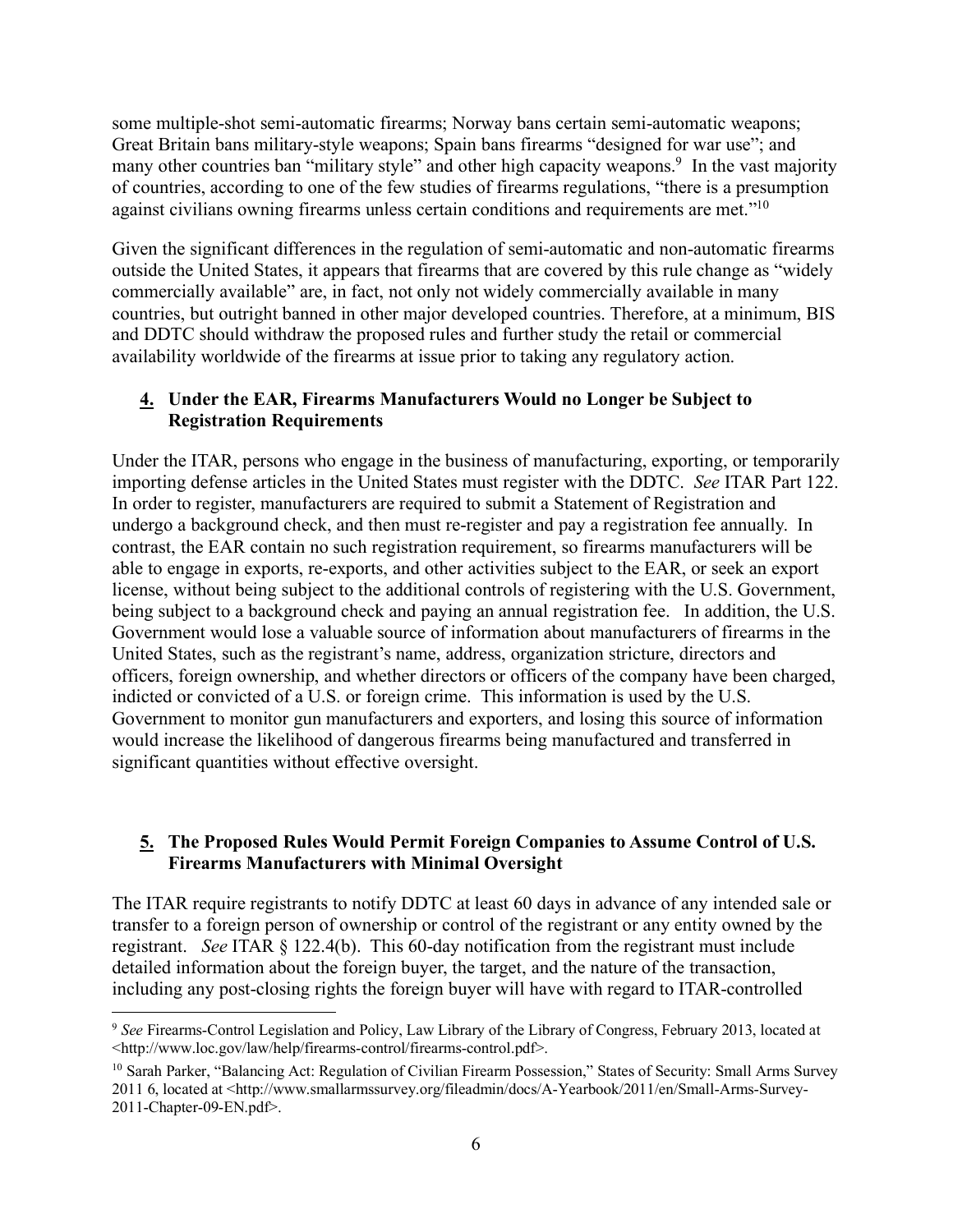items and any related steps that will be taken to confirm compliance with the ITAR. The 60-day rule ensures that DDTC is aware of acquisitions that pose potential threats to U.S. national security or foreign access to controlled commodities and technical data, and can coordinate review by the Committee on Foreign Investment in the United States ("CFIUS") as necessary. In contrast, the EAR impose no such 60-day advance notification requirement for acquisitions of U.S. companies with sensitive items or technology by foreign entities. Therefore, to the extent a U.S. manufacturer of semi-automatic or non-automatic firearms (and related items) is acquired by a foreign company, there would no longer be an advance notification required to the U.S. Government. As such, the U.S. Government would be unaware of a potential acquisition of a U.S. firearms manufacturer by a foreign entity that could influence the sales and marketing activities of the manufacturer in a manner that undermines U.S. national security, international security, and human rights.

# **6. Under the EAR, the Firearms at Issue Would no Longer be Subject to Congressional Reporting Requirements**

Once semi-automatic and military-style firearms are transferred to the CCL, there would no longer be any requirements for reporting significant sales of this significant military equipment to Congress. This would result in less transparency and would weaken Congress's ability to monitor exports of dangerous firearms to other countries.

Under the ITAR, Congress must be provided with a certification prior to the granting of "[a] license for export of a firearm controlled under Category I of the [USML] in an amount of \$1,000,000 or more." *See* ITAR § 123.15(a)(3). The EAR does not impose similar reporting requirements on firearms controlled as 600 Series items.<sup>11</sup> Therefore, Congress would not be give advance notification of Commerce Department licensing of sizeable exports of firearms, undermining its oversight role with regard to these significant military equipment, which potentially could be diverted to repressive regimes, criminal enterprises, rebel factions, or terrorist organizations.

Congress has in the past played a vital role in halting arm sales that were inconsistent with U.S. interests. For example, Congress halted the \$1.2 million sale of 1,600 semi-automatic pistols to the security force of Turkish President Recep Tayyip Erdoğan in 2017 after reports of public beatings of protestors. Furthermore, Senator Ben Cardin opposed the sale of 26,000 assault weapons to the Philippines police in 2016, citing grave human rights concerns. In sum, the State Department's regulatory framework ensures that both Congress and the public are kept aware of arms sales that raise human rights and other concerns. This critical oversight function, which stop transfers against U.S. national interests, would be lost if regulatory oversight of the firearms at issue were transferred to the Commerce Department.

<sup>&</sup>lt;sup>11</sup> Under the EAR, items that are "600 Series Major Defense Equipment" are subject to Congressional notification requirements where such items are exported (a) in an amount exceeding \$14,000,000 to a country outside the countries listed in Country Group A:5, or (b) in an amount exceeding \$25,000,000, to a country listed in Country Group A:5. "600 Series Major Defense Equipment" is defined as "[a]ny item listed in ECCN 9A610.a, 9A619.a, 9A619.b or 9A619.c, having a nonrecurring research and development cost of more than \$50,000,000 or a total production cost of more than \$200,000,000," which would not include the firearms affected by the Proposed Rules. *See* EAR §§ 743.5.; 772.1.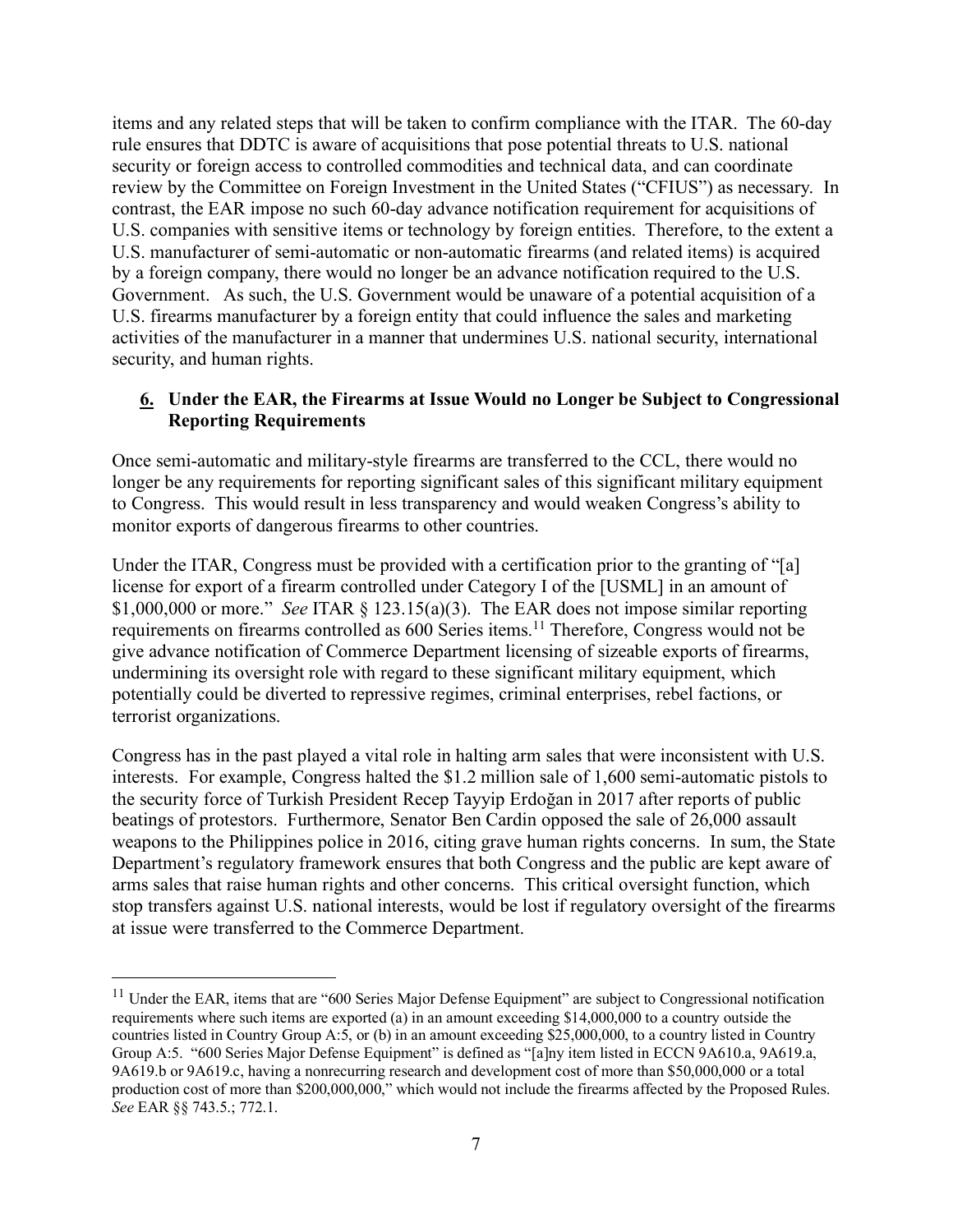#### **7. The Firearms at Issue Would no Longer be Subject to the ITAR's Controls on Public Release of Controlled Technology**

It has been DDTC's long standing practice to require prior authorization for any public release of ITAR-controlled technical data, source code or software (e.g., posting controlled technical data on a public website). BIS, however, takes a less stringent approach to publicly available information, removing technology, software, and source code from EAR controls once the items are made public (or intended to be made public) without requiring prior authorization BIS. *See* EAR § 734.3(b)(3). Therefore, if jurisdiction over technical data related to the design, production or use of semi-automatic or military-style firearms transfers to BIS, there would no longer be any controls on companies or individuals releasing such sensitive information into the public domain.

This significant risk is not hypothetical. In *Defense Distributed v. U.S. Department of State*, the Fifth Circuit ordered manufacturer Defense Distributed to remove 3-D printing instructions from the Internet after the State Department charged the company with violating the ITAR. In contrast, under the proposed rules, such manufacturers would be able to freely release 3-D printing instructions and code into the public domain (and thereby enable the private production of firearms overseas and in the United States), as the EAR permit publication of source code and technology (except encryption source code and technology) without authorization from BIS. If this were the case, the public would have significantly higher access to the knowledge needed to manufacture guns, which could result in huge increases in the private manufacture and transfer of firearms with little to no oversight by governments.

In general, items that would move to the CCL would be subject to existing EAR controls on technology, software, and source code. However, while the EAR control certain technology, software, and source code set forth in the CCL, Section 734.3 excludes certain published information and software from control under the EAR. For example, if a gun manufacturer posts a firearm's operation and maintenance manual on the Internet, making it publicly available to anyone interested in accessing it and without restriction on further dissemination (i.e., unlimited distribution), the operation and maintenance information included in that published manual would no longer be "subject to the EAR," and therefore no longer subject to export controls. *See* EAR §§ 734.3(b) and 734.7(a). Non-proprietary system descriptions, including for firearms and related items, are another example of information that are not subject to the EAR. *See* EAR  $§ 734.3(b)(3)(v).$ 

This lack of control on public release of technology, software and source code related to semiautomatic and non-automatic firearms appears to be a significant loophole that could be exploited to release sensitive design, production and use technology regarding highly dangerous weapons.

# **8. The Proposed Rules Would Remove Licensing Requirements for Temporary Imports, Creating Another Channel for Criminals to Obtain Dangerous Weapons in the United States**

Temporary imports (import into the United States of defense articles, technical data, and defense services on the USML and their subsequent export) are regulated by the ITAR (*see* ITAR Part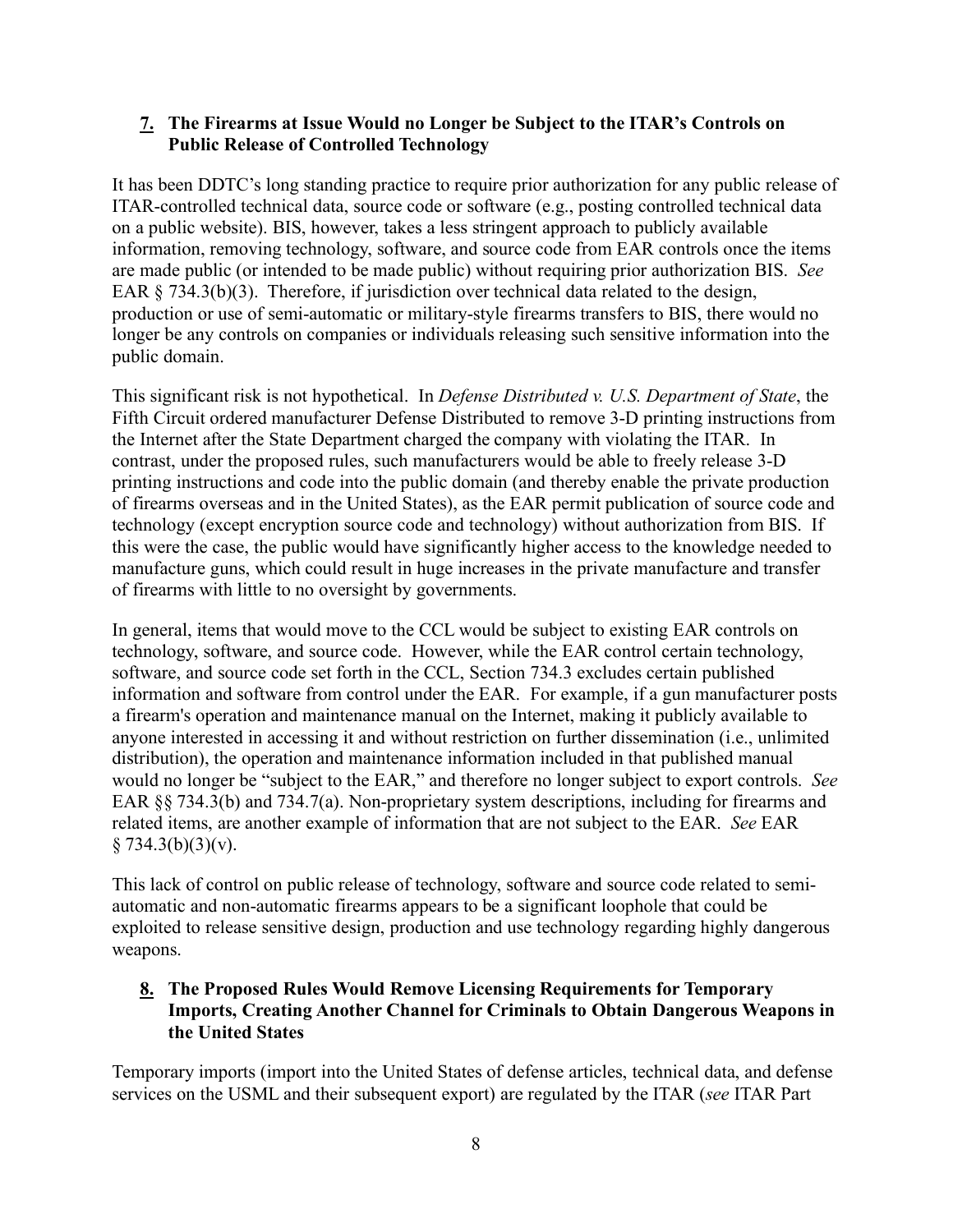123), while permanent imports of items on the U.S. Munitions Import List ("USMIL") are regulated by the Department of Justice's Bureau of Alcohol, Tobacco, Firearms and Explosives ("ATF"). The EAR imposes no import licensing requirements, so if semi-automatic or militarystyle firearms are transferred from the USML to the CCL, temporary imports of such items will not be regulated by any agency. Therefore, semi-automatic and military-style firearms could be freely imported into the United States without any authorization if the importer intends to subsequently export the items (the subsequent export of the item would require an export license from BIS). This includes temporary imports into the United States of semi-automatic and military-style firearms for gun shows, trade shows, or for repair or refurbishment. While the subsequent export of these firearms would require an export license from BIS, a key control that requires U.S. Government authorization *before* the import of the controlled firearms into the United States would be removed.

This approach would not only cause confusion and make compliance more difficult, but could result in more firearms flooding the U.S. market without any meaningful regulation. The United States already has a significant crime gun problem; while every firearm is manufactured as a legal consumer product, the opportunities for diversion to the criminal market are numerous. Guns are trafficked across jurisdictional lines, from states with weak laws to those cities and states where there are more gun regulations. This practice continues to fuel violence in cities like Chicago and Baltimore, which both have strong gun laws in place but border areas where it is easy to purchase multiple guns in one transaction with little or no regulation. Additionally, the large private sale loophole continues to put guns in the hands of dangerous criminals, who can exploit a system that only requires licensed gun dealers to conduct background checks on firearms sales. It is through this method that approximately at least one in five guns are sold in the United States today without a background check. Continually flooding the market with a supply of cheap handguns and assault rifles by permitting the legal "temporary import" of firearms that may never be re-exported will only exacerbate these problems.

Furthermore, the ATF does not have the capacity or resources to pursue the illegal distribution of firearms that were originally intended to be temporary imports, but are subsequently sold in the United States (thus making them permanent imports). While the ATF is tasked with regulating permanent imports of items on the USMIL, it is subject to severe resource constraints in exercising its jurisdiction, including finding and sanctioning individuals trying to distribute temporarily imported firearms in the United States. Therefore, the BIS export licensing process and the reality of the ATF's capacity together mean that illegal gun sales and transfers within the United States may skyrocket if the Proposed Rules go into effect.

#### **9. The Proposed Rules Would Make it Easier For Foreign Gun Manufacturers to Sell and Distribute Firearms Based on U.S. Origin Components and Technology**

Under the ITAR, defense articles, such as firearms and their components and ammunition, require export licensing regardless of their destination, unless a narrow exemption applies. The ITAR "See-Through Rule" provides that foreign manufactured items are subject to the ITAR, including licensing requirements, if they contain any amount of U.S.-origin content subject to the ITAR, no matter how trivial. As such, foreign manufacturers must seek authorization from DDTC prior to exporting foreign items that incorporate ITAR-controlled components or technology in their foreign made item.